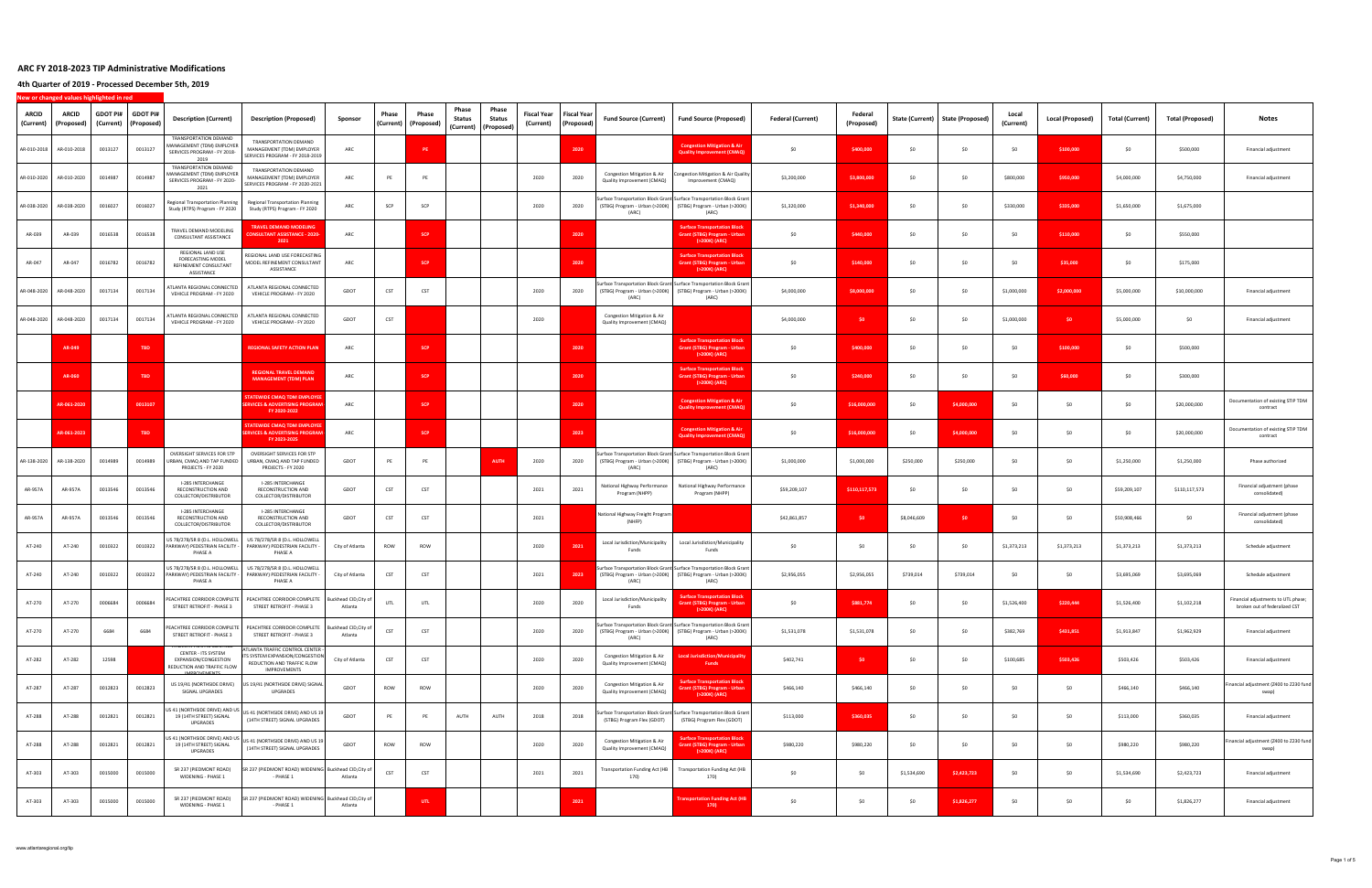**4th Quarter of 2019 ‐ Processed December 5th, 2019**

| <b>ARCID</b><br>(Current) | ARCID<br>(Proposed) | GDOT PI#<br>(Current) | <b>GDOT PI#</b><br>(Proposed) | <b>Description (Current)</b>                             | <b>Description (Proposed)</b>                                                         | Sponsor             | Phase<br>(Current) | Phase<br>(Proposed) | Phase<br><b>Status</b><br>(Current) | Phase<br><b>Status</b><br>(Proposed) | Fiscal Year<br>(Current) | Fiscal Year<br>(Proposed) | <b>Fund Source (Current)</b>                                                  | <b>Fund Source (Proposed)</b>                                                                                                                   | <b>Federal (Current)</b> | Federal<br>(Proposed) | State (Current) | <b>State (Proposed)</b> | Local<br>(Current) | Local (Proposed) | <b>Total (Current)</b> | <b>Total (Proposed)</b> | Notes                                     |
|---------------------------|---------------------|-----------------------|-------------------------------|----------------------------------------------------------|---------------------------------------------------------------------------------------|---------------------|--------------------|---------------------|-------------------------------------|--------------------------------------|--------------------------|---------------------------|-------------------------------------------------------------------------------|-------------------------------------------------------------------------------------------------------------------------------------------------|--------------------------|-----------------------|-----------------|-------------------------|--------------------|------------------|------------------------|-------------------------|-------------------------------------------|
| AT-310                    | AT-310              | 0015295               | 0015295                       | CENTRAL AVENUE BRIDGE<br>REPLACEMENT                     | CENTRAL AVENUE BRIDGE<br>REPLACEMENT                                                  | City of Atlanta     | PE                 | PE                  | AUTH                                | AUTH                                 | 2017                     | 2017                      | Transportation Funding Act (HB<br>170)                                        | <b>Transportation Funding Act (HB</b><br>170)                                                                                                   | \$0                      | \$0                   | \$20,000        | \$70,000                | - SO               | \$0              | \$20,000               | \$70,000                | Financial adjustment                      |
| AT-312                    | AT-312              | 0015298               | 0015298                       | WEST LAKE AVENUE BRIDGE<br>REPLACEMENT                   | WEST LAKE AVENUE BRIDGE<br>REPLACEMENT                                                | City of Atlanta     | PE                 | PE                  | AUTH                                | AUTH                                 | 2017                     | 2017                      | <b>Transportation Funding Act (HB</b><br>170)                                 | <b>Transportation Funding Act (HB</b><br>170)                                                                                                   | \$0                      | \$0                   | \$20,000        | \$70,000                | SO                 | \$0              | \$20,000               | \$70,000                | Financial adjustment                      |
| AT-312                    | AT-312              | 0015298               | 0015298                       | WEST LAKE AVENUE BRIDGE<br>REPLACEMENT                   | WEST LAKE AVENUE BRIDGE<br>REPLACEMENT                                                | City of Atlanta     | PE                 | PE                  | AUTH                                | AUTH                                 | 2018                     | 2018                      | Local Jurisdiction/Municipality<br>Funds                                      | Local Jurisdiction/Municipality<br>Funds                                                                                                        | \$0                      | \$0                   | \$0             | \$0                     | \$340,000          | \$1,181,585      | \$340,000              | \$1,181,585             | Financial adjustment                      |
| BA-028                    | BA-028              | 0008431               | 0008431                       | SR 316 - NEW INTERCHANGE                                 | SR 316 - NEW INTERCHANGE                                                              | GDOT                | CST                | CST                 |                                     | <b>AUTH</b>                          | 2020                     | 2020                      | <b>Transportation Funding Act (HB</b><br>170)                                 | <b>Transportation Funding Act (HB</b><br>170)                                                                                                   | \$0                      | \$0                   | \$27,470,529    | \$27,470,529            | -SO                | \$0              | \$27,470,529           | \$27,470,529            | Phase authorized                          |
| CH-180                    | CH-180              | 0002525               | 0002525                       | SR 372 SPUR (BALL GROUND<br>BYPASS) - NEW ALIGNMENT      | SR 372 SPUR (BALL GROUND BYPASS) -<br>NEW ALIGNMENT                                   | City of Ball Ground |                    | <b>PE</b>           |                                     | <b>AUTH</b>                          |                          | 2020                      |                                                                               | 40304                                                                                                                                           | \$0                      | \$0                   | \$0             | \$0                     | -SO                | \$31,000         | \$0                    | \$31,000                | Add Local PE phase                        |
| CH-225                    | CH-225              | 0007028               | 0007028                       | SR 369 (HIGHTOWER ROAD)<br><b>BRIDGE REPLACEMENT</b>     | SR 369 (HIGHTOWER ROAD) BRIDGE<br>REPLACEMENT                                         | GDOT                | CST                | CST                 |                                     | <b>AUTH</b>                          | 2020                     | 2020                      | <b>Transportation Funding Act (HB</b><br>170)                                 | <b>Transportation Funding Act (HB</b><br>170)                                                                                                   | \$0                      | \$0                   | \$4,297,077     | \$5,514,041             | \$0                | \$0              | \$4,297,077            | \$5,514,041             | Phase authorized; financial adjustment    |
| CL-015                    | CL-015              | 721290-               | 721290-                       | SR 85 WIDENING                                           | SR 85 WIDENING                                                                        | GDOT                | PE                 | PE                  |                                     | <b>AUTH</b>                          | 2020                     | 2020                      | <b>Transportation Funding Act (HB</b><br>170)                                 | <b>Transportation Funding Act (HB</b><br>170)                                                                                                   | SO                       | \$0                   | \$2,200,000     | \$2,200,000             | SO                 | \$0              | \$2,200,000            | \$2,200,000             | Phase authorized                          |
| CL-064                    | CL-064              | 322050-               | 322050-                       | US 23 WIDENING                                           | US 23 WIDENING                                                                        | GDOT                | PE                 | PE                  | AUTH                                | AUTH                                 | 2019                     | 2019                      | <b>Transportation Funding Act (HB</b><br>170)                                 | <b>Transportation Funding Act (HB</b><br>170)                                                                                                   | \$0                      | \$0                   | \$700,000       | \$800,000               | \$0                | \$0              | \$700,000              | \$800,000               | Financial adjustment                      |
| CL-AR-247                 | CL-AR-247           | 722030-               | 722030-                       | US 19/41 (TARA BOULEVARD)<br>WIDENING                    | US 19/41 (TARA BOULEVARD)<br>WIDENING                                                 | GDOT                | CST                | CST                 | AUTH                                | AUTH                                 | 2020                     | 2020                      | <b>Transportation Funding Act (HB</b><br>170)                                 | <b>Transportation Funding Act (HB</b><br>170)                                                                                                   | \$0                      | \$0                   | \$27,006,241    | \$26,732,739            | \$0                | \$0              | \$27,006,241           | \$26,732,739            | Financial adjustment                      |
| CO-367                    | CO-367              | 0006049               | 0006049                       | SR 360 (MACLAND ROAD)<br>WIDENING                        | SR 360 (MACLAND ROAD) WIDENING                                                        | GDOT                | ROW                | ROW                 | AUTH                                | AUTH                                 | 2013                     | 2013                      |                                                                               | STP - Statewide Flexible (GDOT) STP - Statewide Flexible (GDOT)                                                                                 | \$2,384,000              | \$2,784,000           | \$596,000       | \$696,000               | -SO                | \$0              | \$2,980,000            | \$3,480,000             | Financial adjustment                      |
| CO-447                    | CO-447              | 0012808               | 0012808                       | - SECTION B                                              | BOB CALLAN TRUNK TRAIL PHASE II   BOB CALLAN TRUNK TRAIL PHASE II<br><b>SECTION B</b> | Cobb County         | ROW                | ROW                 |                                     |                                      | 2020                     | 2020                      | (ARC)                                                                         | iurface Transportation Block Grant Surface Transportation Block Grant<br>(STBG) Program - Urban (>200K) (STBG) Program - Urban (>200K)<br>(ARC) | \$204,800                | \$220,800             | \$0             | \$0                     | \$51,200           | \$55,200         | \$256,000              | \$276,000               | Financial adjustment                      |
| CO-462                    | CO-462              | 0015042               | 0015042                       | ROTTENWOOD CREEK TRAIL -<br>PHASE 1                      | ROTTENWOOD CREEK TRAIL - PHASE 1                                                      | City of Marietta    | CST                | CST                 |                                     |                                      | 2022                     | 2022                      | Local Jurisdiction/Municipality<br>Funds                                      | Local Jurisdiction/Municipality<br>Funds                                                                                                        | \$0                      | \$0                   | \$0             | \$0                     | \$3,500,000        | \$10,113,739     | \$3,500,000            | \$10,113,739            | Financial adjustment                      |
| CO-462                    | CO-462              | 0015042               | 0015042                       | ROTTENWOOD CREEK TRAIL -<br>PHASE 1                      | ROTTENWOOD CREEK TRAIL - PHASE 1                                                      | City of Marietta    |                    | UTL                 |                                     |                                      |                          | 2022                      |                                                                               | ocal Jurisdiction/Municipalit<br>Funds                                                                                                          | \$0                      | \$0                   | \$0             | \$0                     | -SO                | \$278,452        | \$0                    | \$278,452               | Add local funded UTL phase                |
| CO-462                    | CO-462              | 0015042               | 0015042                       | ROTTENWOOD CREEK TRAIL -<br>PHASE 1                      | ROTTENWOOD CREEK TRAIL - PHASE 1                                                      | City of Marietta    | ROW                | ROW                 |                                     |                                      | 2020                     | 2020                      | (ARC)                                                                         | Surface Transportation Block Grant Surface Transportation Block Grant<br>(STBG) Program - Urban (>200K) (STBG) Program - Urban (>200K)<br>(ARC) | \$1,040,000              | \$1,040,000           | \$0             | \$0                     | \$260,000          | \$492,000        | \$1,300,000            | \$1,532,000             | Financial adjustment                      |
| CW-011                    | CW-011              | 332180-               | 332180-                       | SR 16 INTERSECTION<br><b>IMPROVEMENTS</b>                | SR 16 INTERSECTION IMPROVEMENTS                                                       | GDOT                | CST                | CST                 |                                     |                                      | 2020                     | 2021                      | Transportation Funding Act (HB<br>170)                                        | <b>Transportation Funding Act (HB</b><br>170)                                                                                                   | \$0                      | \$0                   | \$4,991,128     | \$4,991,128             | \$0                | \$0              | \$4,991,128            | \$4,991,128             | Schedule adjustment                       |
| CW-011                    | CW-011              | 332180-               | 332180-                       | SR 16 INTERSECTION<br><b>IMPROVEMENTS</b>                | SR 16 INTERSECTION IMPROVEMENTS                                                       | GDOT                |                    | PE.                 |                                     |                                      |                          | 2020                      |                                                                               | Insportation Funding Act (HI<br>170)                                                                                                            | SO                       | \$0                   | \$0             | \$250,000               | \$0                | \$0              | \$0                    | \$250,000               | Add state funded PE phase                 |
| CW-011                    | CW-011              | 332180-               | 332180-                       | SR 16 INTERSECTION<br><b>IMPROVEMENTS</b>                | R 16 INTERSECTION IMPROVEMENTS                                                        | GDOT                | ROW                | ROW                 | AUTH                                |                                      | 2019                     | 2020                      | Local Jurisdiction/Municipality<br>Funds                                      | Local Jurisdiction/Municipality<br>Funds                                                                                                        | \$0                      | \$0                   | SO              | \$0                     | \$613,000          | \$998,000        | \$613,000              | \$998,000               | Schedule and financial adjustments        |
| CW-078                    | CW-078              | 0013717               | 0013717                       | SR 54 BRIDGE REPLACEMENT                                 | SR 54 BRIDGE REPLACEMENT                                                              | GDOT                | ROW                | ROW                 |                                     |                                      | 2020                     | 2020                      |                                                                               | Surface Transportation Block Grant Surface Transportation Block Grant<br>(STBG) Program Flex (GDOT) (STBG) Program Flex (GDOT)                  | \$84,897                 | \$262,400             | \$21,224        | \$65,600                | \$0                | \$0              | \$106,121              | \$328,000               | Financial adjustment                      |
| AT-309                    | <b>Delete</b>       | 0015294               |                               | MARTIN LUTHER KING JR DRIVE<br><b>BRIDGE REPLACEMENT</b> | MARTIN LUTHER KING JR DRIVE<br><b>BRIDGE REPLACEMENT</b>                              | City of Atlanta     | ALL                | ALL                 | N/A                                 | N/A                                  | N/A                      | N/A                       | N/A                                                                           | N/A                                                                                                                                             | N/A                      | N/A                   | N/A             | N/A                     | N/A                | N/A              | N/A                    | N/A                     | Project removed from GDOT work<br>program |
| DK-065B                   | DK-065B             | 0006879               | 0006879                       | PANOLA ROAD: SEGMENT 2<br>OPERATION IMPROVEMENTS         | PANOLA ROAD: SEGMENT 2<br>OPERATION IMPROVEMENTS                                      | DeKalb County       | CST                | CST                 |                                     |                                      | 2022                     | 2022                      | Surface Transportation Block Grant<br>(STBG) Program - Urban (>200K)<br>(ARC) | cal Jurisdiction/Municipality<br>Funds                                                                                                          | \$4,865,184              | \$0                   | \$0             | \$0                     | \$14,549,094       | \$19,414,278     | \$19,414,278           | \$19,414,278            | Financial adjustment                      |
| DK-344C                   | DK-344C             | 0006999               | 0006999                       | UPGRADES TO APPROXIMATELY 25<br>SIGNALS IN DEKALB COUNTY | UPGRADES TO APPROXIMATELY 25<br>SIGNALS IN DEKALB COUNTY                              | GDOT                | UTL                | UTL                 |                                     |                                      | 2022                     | 2022                      | (STBG) Program Flex (GDOT)                                                    | Surface Transportation Block Grant Surface Transportation Block Grant<br>(STBG) Program Flex (GDOT)                                             | \$435,000                | \$214,811             | \$0             | \$0                     | \$0                | \$0              | \$435,000              | \$214,811               | Financial adjustment                      |
| <b>DK-344C</b>            | DK-344C             | 0006999               | 0006999                       | UPGRADES TO APPROXIMATELY 25<br>SIGNALS IN DEKALB COUNTY | UPGRADES TO APPROXIMATELY 25<br>SIGNALS IN DEKALB COUNTY                              | GDOT                | CST                | CST                 |                                     |                                      | 2022                     | 2022                      | (STBG) Program Flex (GDOT)                                                    | Surface Transportation Block Grant Surface Transportation Block Grant<br>(STBG) Program Flex (GDOT)                                             | \$3,266,798              | \$4,141,980           | \$0             | \$0                     | \$0                | \$0              | \$3,266,798            | \$4,141,980             | Financial adjustment                      |
| DK-382                    | DK-382              | 0016054               | 0016054                       | I-85 NORTH INTERCHANGE<br><b>IMPROVEMENTS</b>            | I-85 NORTH INTERCHANGE<br>IMPROVEMENTS                                                | City of Brookhaven  | PE                 | PE                  | AUTH                                | AUTH                                 | 2019                     | 2019                      | Surface Transportation Block Grant<br>(STBG) Program Flex (GDOT)              | lational Highway Performance<br>Program (NHPP)                                                                                                  | \$1,040,000              | \$1,040,000           | \$0             | \$0                     | \$260,000          | \$260,000        | \$1,300,000            | \$1,300,000             | Financial adjustment                      |
| DK-382                    | DK-382              | 0016054               | 0016054                       | I-85 NORTH INTERCHANGE<br>IMPROVEMENTS                   | I-85 NORTH INTERCHANGE<br><b>IMPROVEMENTS</b>                                         | City of Brookhaven  | ROW                | ROW                 |                                     |                                      | 2021                     | 2021                      | iurface Transportation Block Grant<br>(STBG) Program Flex (GDOT)              | <b>National Highway Performance</b><br>Program (NHPP)                                                                                           | \$3,600,000              | \$3,600,000           | \$900,000       | \$900,000               | \$0                | \$0              | \$4,500,000            | \$4,500,000             | Financial adjustment                      |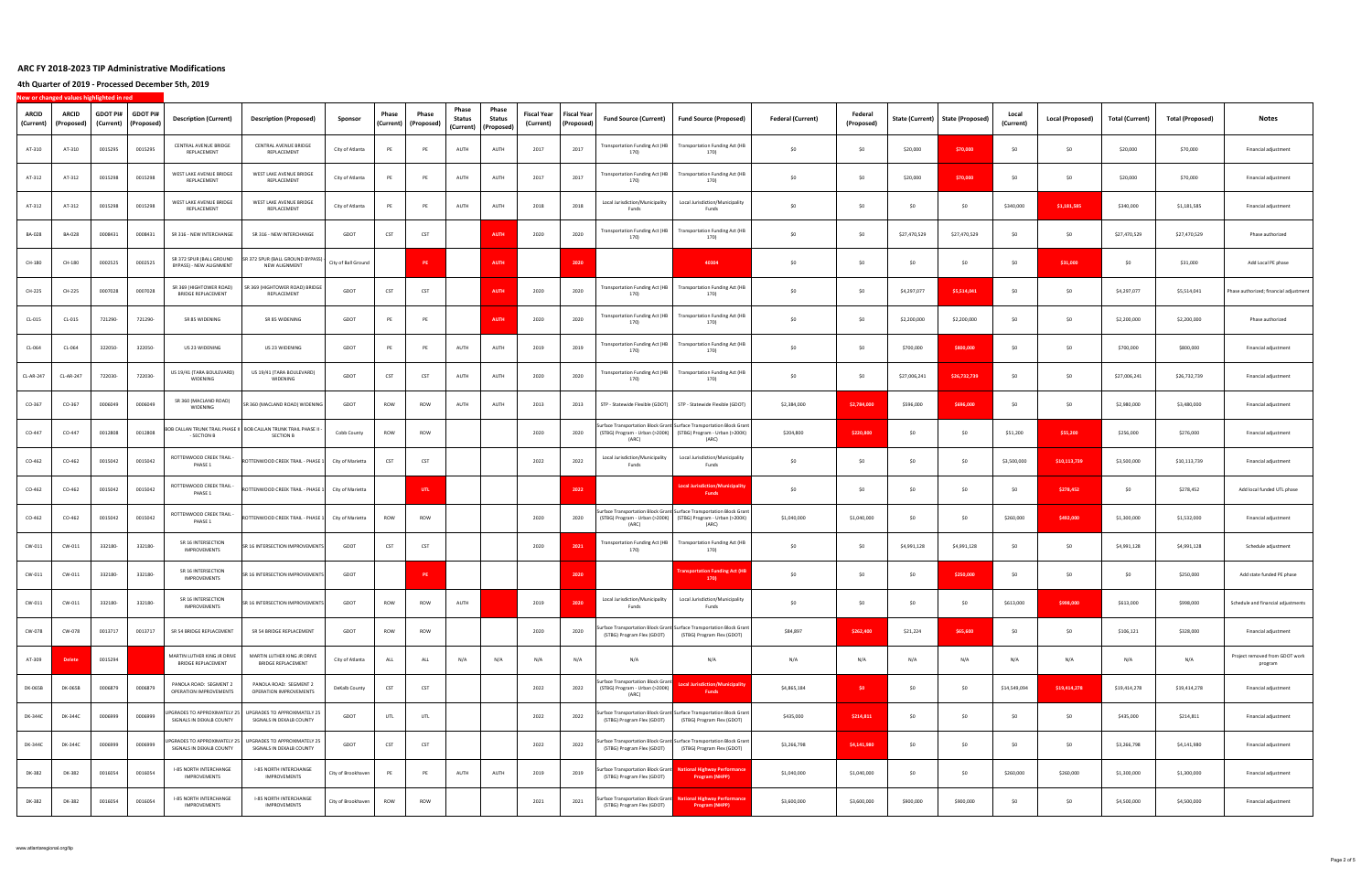**4th Quarter of 2019 ‐ Processed December 5th, 2019**

| <b>ARCID</b><br>(Current) | ARCID<br>(Proposed) | <b>GDOT PI#</b><br>(Current) | <b>GDOT PI#</b><br>(Proposed)    | <b>Description (Current)</b>                                                                                | <b>Description (Proposed)</b>                                                                                      | Sponsor               | Phase<br>(Current) | Phase<br>(Proposed) | Phase<br>Phase<br>Status<br>Status<br>(Current)   (Proposed) | Fiscal Year<br>(Current) | Fiscal Year<br>(Proposed) | <b>Fund Source (Current)</b>                                    | <b>Fund Source (Proposed)</b>                                                                                                                   | <b>Federal (Current)</b> | Federal<br>(Proposed) | State (Current) | <b>State (Proposed)</b> | Local<br>(Current) | Local (Proposed) | <b>Total (Current)</b> | <b>Total (Proposed)</b> | Notes                                                                         |
|---------------------------|---------------------|------------------------------|----------------------------------|-------------------------------------------------------------------------------------------------------------|--------------------------------------------------------------------------------------------------------------------|-----------------------|--------------------|---------------------|--------------------------------------------------------------|--------------------------|---------------------------|-----------------------------------------------------------------|-------------------------------------------------------------------------------------------------------------------------------------------------|--------------------------|-----------------------|-----------------|-------------------------|--------------------|------------------|------------------------|-------------------------|-------------------------------------------------------------------------------|
| DK-382                    | DK-382              | 0016054                      | 0016054                          | I-85 NORTH INTERCHANGE<br>IMPROVEMENTS                                                                      | I-85 NORTH INTERCHANGE<br>IMPROVEMENTS                                                                             | City of Brookhaver    | UTL                | UTL                 |                                                              | 2023                     | 2023                      | urface Transportation Block Grant<br>(STBG) Program Flex (GDOT) | lational Highway Performanc<br>Program (NHPP)                                                                                                   | \$400,000                | \$400,000             | \$100,000       | \$100,000               | - SO               | \$0              | \$500,000              | \$500,000               | Financial adjustment                                                          |
| DK-382                    | DK-382              | 0016054                      | 0016054                          | I-85 NORTH INTERCHANGE<br>IMPROVEMENTS                                                                      | <b>I-85 NORTH INTERCHANGE</b><br>IMPROVEMENTS                                                                      | City of Brookhaver    | CST                | CST                 |                                                              | 2023                     | 2023                      | urface Transportation Block Grant<br>(STBG) Program Flex (GDOT) | ional Highway Performance<br><b>Program (NHPP)</b>                                                                                              | \$7,900,000              | \$7,900,000           | \$1,975,000     | \$0                     | -SO                | \$1,975,000      | \$9,875,000            | \$9,875,000             | Financial adjustment                                                          |
| DK-413                    | DK-413              | 8121                         | 8121                             | ROCKBRIDGE ROAD BICYCLE AND<br>PEDESTRIAN IMPROVEMENTS                                                      | ROCKBRIDGE ROAD BICYCLE AND<br>PEDESTRIAN IMPROVEMENTS                                                             | DeKalb County         | UTL                | UTL                 | <b>AUTH</b>                                                  | 2019                     | 2019                      | Federal Earmark Funding                                         | Federal Earmark Funding                                                                                                                         | \$416,000                | \$416,000             | \$0             | \$0                     | \$104,000          | \$104,000        | \$520,000              | \$520,000               | Phase authorized                                                              |
| DK-413                    | DK-413              | 8121                         | 8121                             | ROCKBRIDGE ROAD BICYCLE AND<br>PEDESTRIAN IMPROVEMENTS                                                      | ROCKBRIDGE ROAD BICYCLE AND<br>PEDESTRIAN IMPROVEMENTS                                                             | DeKalb County         | UTL                | UTL                 | <b>AUTH</b>                                                  | 2019                     | 2019                      | Local Jurisdiction/Municipality<br>Funds                        | Local Jurisdiction/Municipality<br>Funds                                                                                                        | \$0                      | \$0                   | \$0             | \$0                     | \$621,498          | \$621,498        | \$621,498              | \$621,498               | Phase authorized                                                              |
| DK-413                    | DK-413              | 8121                         | 8121                             | ROCKBRIDGE ROAD BICYCLE AND<br>PEDESTRIAN IMPROVEMENTS                                                      | ROCKBRIDGE ROAD BICYCLE AND<br>PEDESTRIAN IMPROVEMENTS                                                             | DeKalb County         | CST                | CST                 | <b>AUTH</b>                                                  | 2019                     | 2019                      | Local Jurisdiction/Municipality<br>Funds                        | Local Jurisdiction/Municipality<br>Funds                                                                                                        | SO                       | SO                    | \$0             | \$0                     | \$2,262,549        | \$1,331,727      | \$2,262,549            | \$1,331,727             | Phase authorized; financial adjustment                                        |
| DK-413                    | DK-413              | 8121                         | 8121                             | ROCKBRIDGE ROAD BICYCLE AND<br>PEDESTRIAN IMPROVEMENTS                                                      | ROCKBRIDGE ROAD BICYCLE AND<br>PEDESTRIAN IMPROVEMENTS                                                             | DeKalb County         | CST                | CST                 | <b>AUTH</b>                                                  | 2019                     | 2019                      | Federal Earmark Funding                                         | Federal Earmark Funding                                                                                                                         | \$344,827                | \$891,787             | \$0             | \$0                     | \$181,748          | \$222,947        | \$526,575              | \$1,114,734             | Phase authorized; financial adjustment                                        |
| DK-413                    | DK-413              | 8121                         | 8121                             | ROCKBRIDGE ROAD BICYCLE AND<br>PEDESTRIAN IMPROVEMENTS                                                      | ROCKBRIDGE ROAD BICYCLE AND<br>PEDESTRIAN IMPROVEMENTS                                                             | DeKalb County         | CST                | CST                 | <b>AUTH</b>                                                  | 2019                     | 2019                      | (ARC)                                                           | urface Transportation Block Grant Surface Transportation Block Grant<br>(STBG) Program - Urban (>200K) (STBG) Program - Urban (>200K)<br>(ARC)  | \$500,000                | \$500,000             | \$0             | \$0                     | \$125,000          | \$125,000        | \$625,000              | \$625,000               | Phase authorized                                                              |
| DK-443                    | DK-443              | 0015629                      | 0015629                          | SR 236 (LAVISTA ROAD)<br>PEDESTRIAN IMPROVEMENTS                                                            | SR 236 (LAVISTA ROAD) PEDESTRIAN<br>IMPROVEMENTS                                                                   | GDOT                  | ROW                | ROW                 |                                                              | 2021                     | 2021                      | (STBG) Program Flex (GDOT)                                      | urface Transportation Block Grant Surface Transportation Block Grant<br>(STBG) Program Flex (GDOT)                                              | \$320,000                | \$375,360             | \$80,000        | \$93,840                | \$0                | \$0              | \$400,000              | \$469,200               | Financial adjustment                                                          |
| DK-443                    | DK-443              | 0015629                      | 0015629                          | SR 236 (LAVISTA ROAD)<br>PEDESTRIAN IMPROVEMENTS                                                            | R 236 (LAVISTA ROAD) PEDESTRIAN<br>IMPROVEMENTS                                                                    | GDOT                  | CST                | CST                 |                                                              | 2022                     | 2022                      |                                                                 | urface Transportation Block Grant Surface Transportation Block Grant<br>(STBG) Program Flex (GDOT) (STBG) Program Flex (GDOT)                   | \$1,120,000              | \$957,039             | \$280,000       | \$239,260               | -SO                | \$0              | \$1,400,000            | \$1,196,299             | Financial adjustment                                                          |
| DK-443                    | DK-443              | 0015629                      | 0015629                          | SR 236 (LAVISTA ROAD)<br>PEDESTRIAN IMPROVEMENTS                                                            | SR 236 (LAVISTA ROAD) PEDESTRIAN<br>IMPROVEMENTS                                                                   | GDOT                  |                    | UTL                 |                                                              |                          | 2022                      |                                                                 | <b>Surface Transportation Block</b><br><b>Grant (STBG) Program Flex (GDOT</b>                                                                   | \$0                      | \$262,181             | \$280,000       | \$65,545                | -SO                | \$0              | \$280,000              | \$327,726               | Break out UTL activities from existing<br>CST phase                           |
| FA-353                    | FA-353              | 0012878                      | 0012878                          | FAYETTEVILLE MULTI-USE BRIDGE<br>AND PATHS                                                                  | FAYETTEVILLE MULTI-USE BRIDGE<br>AND PATHS                                                                         | <b>Fayette County</b> | CST                | CST                 |                                                              | 2021                     | 2021                      | (ARC)                                                           | Surface Transportation Block Grant Surface Transportation Block Grant<br>(STBG) Program - Urban (>200K) (STBG) Program - Urban (>200K)<br>(ARC) | \$2,472,434              | \$2,472,434           | \$0             | \$0                     | \$625,132          | \$722,756        | \$3,097,566            | \$3,195,190             | Financial adjustment                                                          |
| FN-067A                   | FN-067A             | 721780-                      | 721780-                          | SR 9 (NORTH MAIN STREET /<br>CUMMING HIGHWAY) WIDENING                                                      | SR 9 (NORTH MAIN STREET /<br>CUMMING HIGHWAY) WIDENING                                                             | GDOT                  | UTL                | UTL                 |                                                              | 2021                     | 2021                      | 170)                                                            | Transportation Funding Act (HB Transportation Funding Act (HB<br>170)                                                                           | \$0                      | \$0                   | \$2,028,400     | \$2,262,200             | - SO               | \$0              | \$2,028,400            | \$2,262,200             | Financial adjustment                                                          |
| FN-225                    | FN-225              | 0007839                      | 0007839                          | HILL ROAD WIDENING                                                                                          | STATE BRIDGE ROAD / PLEASANT STATE BRIDGE ROAD / PLEASANT HILL<br>ROAD WIDENING                                    | City of Johns Creek   | CST                | CST                 | <b>AUTH</b>                                                  | 2020                     | 2020                      | Georgia Transportation<br>Infrastructure Bank                   | Georgia Transportation<br>Infrastructure Bank                                                                                                   | SO                       | SO                    | \$1,500,000     | \$1,500,000             | \$3,600,000        | \$3,600,000      | \$5,100,000            | \$5,100,000             | Phase authorized                                                              |
| FN-264                    | FN-264              | 721000-                      | 721000-                          | SR 120 (ABBOTTS BRIDGE ROAD /<br>DULUTH HIGHWAY) WIDENING                                                   | SR 120 (ABBOTTS BRIDGE ROAD /<br>DULUTH HIGHWAY) WIDENING                                                          | GDOT                  | CST                | CST                 |                                                              | 2022                     | 2023                      | <b>Fransportation Funding Act (HB</b><br>170)                   | <b>Transportation Funding Act (HB</b><br>170)                                                                                                   | SO                       | \$0                   | \$28,000,751    | \$28,000,751            | - SO               | \$0              | \$28,000,751           | \$28,000,751            | Schedule adjustment                                                           |
| FN-264                    | FN-264              | 721000-                      | 721000-                          | SR 120 (ABBOTTS BRIDGE ROAD /<br>DULUTH HIGHWAY) WIDENING                                                   | SR 120 (ABBOTTS BRIDGE ROAD /<br>DULUTH HIGHWAY) WIDENING                                                          | GDOT                  | UTL                | UTL                 |                                                              | 2022                     | 2023                      | <b>Fransportation Funding Act (HB</b><br>170)                   | <b>Transportation Funding Act (HB</b><br>170)                                                                                                   | SO                       | \$0                   | \$2,110,000     | \$2,321,000             | -SO                | \$0              | \$2,110,000            | \$2,321,000             | Schedule and financial adjustments                                            |
| FN-287                    | FN-287              | 0012788                      | 0012788                          | SR 120 (ABBOTTS BRIDGE ROAD)<br>OPERATIONAL AND SAFETY<br>IMPROVEMENTS INCLUDING<br>PEDESTRIAN CONNECTIVITY | SR 120 (ABBOTTS BRIDGE ROAD)<br>OPERATIONAL AND SAFETY<br><b>IMPROVEMENTS INCLUDING</b><br>PEDESTRIAN CONNECTIVITY | City of Johns Creek   | CST                | CST                 |                                                              | LR 2024-2030             |                           | LR 2024-2030 General Federal Aid 2024-2040                      | General Federal Aid 2024-2040                                                                                                                   | \$3,200,000              | \$3,200,000           | \$0             | \$0                     | \$9,778,699        | \$13,800,000     | \$12,978,699           | \$17,000,000            | Financial adjustment                                                          |
| FS-234                    | FS-234              | 0012636                      | 0012636                          | PEDESTRIAN FACILITIES                                                                                       | WEST BROAD STREET BICYCLE AND WEST BROAD STREET BICYCLE AND<br>PEDESTRIAN FACILITIES                               | City of Fairburn      |                    | <b>CST</b>          |                                                              |                          | 2020                      |                                                                 | <b>Surface Transportation Block</b><br><b>Srant (STBG) Program - Urban</b><br>(>200K) (ARC)                                                     | \$0                      | \$503,921             | \$0             | \$0                     | \$0                | \$125,980        | \$0                    | \$629,901               | Additional funding to cover high bid for<br>in progress CST from LCI setaside |
| FS-235                    | FS-235              | 0012637                      | 0012637                          | NEW HOPE ROAD PEDESTRIAN<br><b>FACILTIIES</b>                                                               | NEW HOPE ROAD PEDESTRIAN<br><b>FACILTIIES</b>                                                                      | <b>Fulton County</b>  | CST                | CST                 |                                                              | 2022                     | 2022                      | (ARC)                                                           | Surface Transportation Block Grant Surface Transportation Block Grant<br>(STBG) Program - Urban (>200K) (STBG) Program - Urban (>200K)<br>(ARC) | \$800,000                | \$800,000             | \$0             | \$0                     | \$1,203,974        | \$2,094,529      | \$2,003,974            | \$2,894,529             | Financial adjustment                                                          |
| FS-280                    | FS-280              | 82                           | 015080/00128 0015080/00128<br>82 | GLOBAL GATEWAY CONNECTOR                                                                                    | <b>GLOBAL GATEWAY CONNECTOR</b>                                                                                    | City of College Park  | CST                | CST                 |                                                              | 2020                     | 2020                      | Local Jurisdiction/Municipality<br>Funds                        | Local Jurisdiction/Municipality<br>Funds                                                                                                        | \$0                      | \$0                   | \$0             | \$0                     | \$6,351,364        | \$7,869,838      | \$6,351,364            | \$7,869,838             | Financial adjustment                                                          |
| FS-AR-182                 | FS-AR-182           | 0007841                      | 0007841                          | <b>I-85 SOUTH INTERCHANGE</b><br><b>IMPROVEMENTS</b>                                                        | I-85 SOUTH INTERCHANGE<br><b>IMPROVEMENTS</b>                                                                      | City of Fairburn      | ROW                | ROW                 |                                                              | 2020                     | 2020                      | National Highway Performance<br>Program (NHPP)                  | National Highway Performance<br>Program (NHPP)                                                                                                  | \$11,151,568             | \$10,932,910          | \$2,787,892     | \$2,733,227             | \$0                | \$0              | \$13,939,460           | \$13,666,137            | Financial adjustment                                                          |
| <b>FS-AR-183</b>          | FS-AR-183           | 0007842                      | 0007842                          | I-85 SOUTH INTERCHANGE<br><b>IMPROVEMENTS</b>                                                               | I-85 SOUTH INTERCHANGE<br>IMPROVEMENTS                                                                             | GDOT                  | ROW                | ROW                 |                                                              | 2023                     | 2023                      | National Highway Performance<br>Program (NHPP)                  | National Highway Performance<br>Program (NHPP)                                                                                                  | \$10,552,415             | \$11,978,916          | \$2,039,030     | \$2,994,729             | \$0                | \$0              | \$12,591,445           | \$14,973,645            | Financial adjustment                                                          |
| FT-001D                   | FT-001D             | 121690-                      | 121690-                          | SR 9 (ATLANTA HIGHWAY):<br>SEGMENT 4 - WIDENING                                                             | SR 9 (ATLANTA HIGHWAY): SEGMENT<br>4 - WIDENING                                                                    | GDOT                  | CST                | CST                 |                                                              | 2023                     | 2023                      | <b>Transportation Funding Act (HB</b><br>170)                   | <b>Transportation Funding Act (HB</b><br>170)                                                                                                   | \$0                      | \$0                   | \$16,219,924    | \$19,033,143            | \$0                | \$0              | \$16,219,924           | \$19,033,143            | Financial adjustment                                                          |
| FT-060                    | FT-060              | 0013627                      | 0013627                          | SR 369 (MATT HIGHWAY) BRIDGE<br>REPLACEMENT                                                                 | SR 369 (MATT HIGHWAY) BRIDGE<br>REPLACEMENT                                                                        | GDOT                  | UTL                |                     |                                                              | 2020                     |                           | <b>Bridge Bond</b>                                              |                                                                                                                                                 | \$0                      | \$0                   | \$260,000       | SO <sub>2</sub>         | \$0                | \$0              | \$260,000              | \$0                     | UTL phase consolidated into CST                                               |
| FT-060                    | FT-060              | 0013627                      | 0013627                          | SR 369 (MATT HIGHWAY) BRIDGE<br>REPLACEMENT                                                                 | SR 369 (MATT HIGHWAY) BRIDGE<br>REPLACEMENT                                                                        | GDOT                  | CST                | CST                 | <b>AUTH</b>                                                  | 2020                     | 2020                      | <b>Bridge Bond</b>                                              | urface Transportation Block<br>ant (STBG) Program Flex (GDOT                                                                                    | \$0                      | \$4,331,940           | \$3,422,333     | \$1,082,985             | \$0                | \$0              | \$3,422,333            | \$5,414,925             | Financial adjustment                                                          |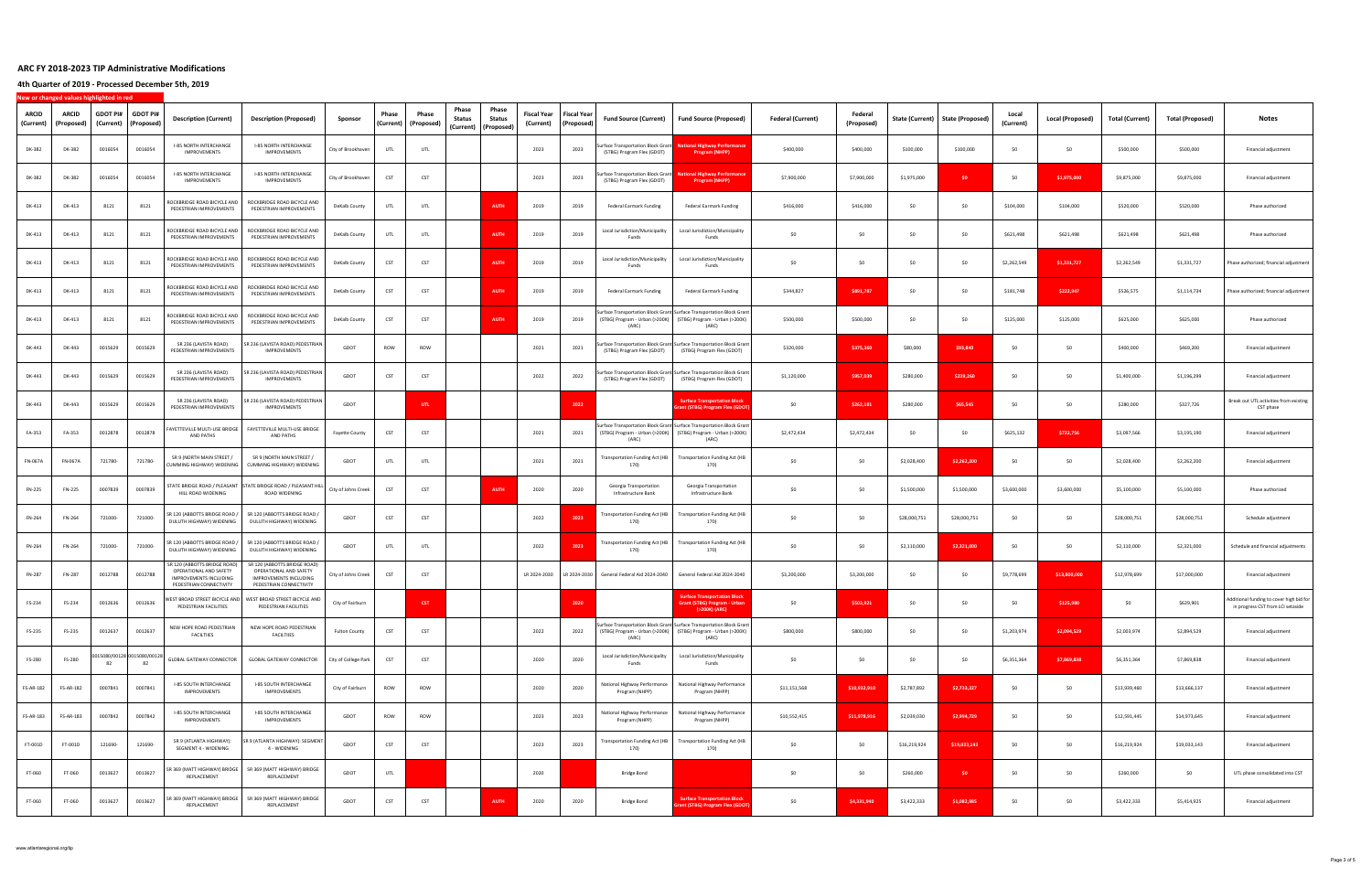**4th Quarter of 2019 ‐ Processed December 5th, 2019**

| ARCID<br>(Current) | ARCID<br>(Proposed) | <b>GDOT PI#</b><br>(Current) | <b>GDOT PI#</b><br>(Proposed | <b>Description (Current)</b>                                           | <b>Description (Proposed)</b>                                                                                                    | Sponsor                | Phase<br>(Current) | Phase<br>(Proposed) | Phase<br>Phase<br>Status<br>Status<br>(Current)   (Proposed) | Fiscal Year<br>(Current) | Fiscal Year<br>(Proposed | Fund Source (Current)                                                           | <b>Fund Source (Proposed)</b>                                                                                                                     | <b>Federal (Current)</b> | Federal<br>(Proposed) |              | State (Current)   State (Proposed) | Local<br>(Current) | Local (Proposed) | <b>Total (Current)</b> | <b>Total (Proposed)</b> | Notes                                                          |
|--------------------|---------------------|------------------------------|------------------------------|------------------------------------------------------------------------|----------------------------------------------------------------------------------------------------------------------------------|------------------------|--------------------|---------------------|--------------------------------------------------------------|--------------------------|--------------------------|---------------------------------------------------------------------------------|---------------------------------------------------------------------------------------------------------------------------------------------------|--------------------------|-----------------------|--------------|------------------------------------|--------------------|------------------|------------------------|-------------------------|----------------------------------------------------------------|
| FT-313             | FT-313              | 0003682                      | 0003682                      | SR 20 WIDENING                                                         | SR 20 WIDENING                                                                                                                   | GDOT                   | CST                | CST                 |                                                              | 2021                     | 2021                     | Transportation Funding Act (HB<br>170)                                          | <b>Transportation Funding Act (HB</b><br>170)                                                                                                     | \$0                      | \$0                   | \$53,599,150 | \$75,753,404                       | - SO               | \$0              | \$53,599,150           | \$75,753,404            | Financial adjustment                                           |
| GW-389             | GW-389              | 0013104                      | 0013104                      | I-85 NORTH - NEW INTERCHANGE                                           | I-85 NORTH - NEW INTERCHANGE                                                                                                     | <b>Gwinnett County</b> |                    | UTL                 |                                                              |                          | 2023                     |                                                                                 | onal Highway Performai<br>Program (NHPP)                                                                                                          | SO.                      | \$93,936              | \$0          | \$23,484                           | - SO               | \$0              | \$0                    | \$117,420               | Add UTL phase                                                  |
| GW-389             | GW-389              | 0013104                      | 0013104                      | I-85 NORTH - NEW INTERCHANGE                                           | I-85 NORTH - NEW INTERCHANGE                                                                                                     | <b>Gwinnett County</b> | CST                | CST                 |                                                              | 2022                     | 2023                     | National Highway Performance<br>Program (NHPP)                                  | National Highway Performance<br>Program (NHPP)                                                                                                    | \$10,640,000             | \$9,842,210           | \$2,660,000  | \$2,460.553                        | - SO               | \$0              | \$13,300,000           | \$12,302,763            | Schedule and financial adjustments                             |
| GW-389             | GW-389              | 0013104                      | 0013104                      | I-85 NORTH - NEW INTERCHANGE                                           | I-85 NORTH - NEW INTERCHANGE                                                                                                     | <b>Gwinnett County</b> | ROW                | ROW                 |                                                              | 2021                     | 2022                     | Local Jurisdiction/Municipality<br>Funds                                        | Local Jurisdiction/Municipality<br>Funds                                                                                                          | \$0                      | SO                    | \$0          | \$0                                | \$4,000,000        | \$7,408,000      | \$4,000,000            | \$7,408,000             | Schedule and financial adjustments                             |
| GW-391             | GW-391              | 0012817                      | 0012817                      | US 78/ SR 10 (EAST MAIN STREET /<br>ATHENS HIGHWAY) SIGNAL<br>UPGRADES | US 78/ SR 10 (EAST MAIN STREET)<br>ATHENS HIGHWAY) SIGNAL<br>UPGRADES                                                            | GDOT                   | CST                | CST                 |                                                              | 2021                     | 2021                     | National Highway Performance<br>Program (NHPP)                                  | National Highway Performance<br>Program (NHPP)                                                                                                    | \$1,403,906              | \$1,281,334           | \$0          | \$0                                |                    | \$0              | \$1,403,906            | \$1,281,334             | Financial adjustment                                           |
| GW-394             | GW-394              | 0013897                      | 0013897                      | SR 316 INTERCHANGE                                                     | SR 316 INTERCHANGE                                                                                                               | <b>Gwinnett County</b> |                    | PE                  | <b>AUTH</b>                                                  | 2020                     | 2020                     | Transportation Funding Act (HB<br>170)                                          | <b>Transportation Funding Act (HB</b><br>170)                                                                                                     | SO                       | SO                    | \$1,750,000  | \$1,750,000                        | - SO               | \$0              | \$1,750,000            | \$1,750,000             | Phase authorized                                               |
| GW-395             | GW-395              | TBD                          | TBD                          | <b>BUFORD HIGHWAY WIDENING</b>                                         | BUFORD HIGHWAY WIDENING                                                                                                          | <b>Gwinnett County</b> |                    | PE                  |                                                              | 2020                     | 2021                     | Local Jurisdiction/Municipality<br>Funds                                        | Local Jurisdiction/Municipality<br>Funds                                                                                                          | SO.                      | -SO                   | S0           | -SO                                | \$850,000          | \$850,000        | \$850,000              | \$850,000               | Schedule adjustment                                            |
| GW-395             | GW-395              | TBD                          | TBD                          | BUFORD HIGHWAY WIDENING                                                | BUFORD HIGHWAY WIDENING                                                                                                          | <b>Gwinnett County</b> | ROW                | ROW                 |                                                              | 2021                     | 202                      | Local Jurisdiction/Municipality<br>Funds                                        | Local Jurisdiction/Municipality<br>Funds                                                                                                          | \$0                      | SO                    | \$0          | \$0                                | \$2,550,000        | \$2,550,000      | \$2,550,000            | \$2,550,000             | Schedule adjustment                                            |
| GW-402             | GW-402              | 0014160                      | 0014160                      | ROGERS BRIDGE CONNECTION                                               | ROGERS BRIDGE CONNECTION                                                                                                         | City of Duluth         | CST                | CST                 |                                                              | 2020                     | 2020                     | <b>Transportation Alternatives</b><br>(Section 133(h)) - Urban (>200K)<br>(ARC) | <b>Transportation Alternatives</b><br>(Section 133(h)) - Urban (>200K)<br>(ARC)                                                                   | \$4,475,288              | \$4,475,288           | \$360,000    | \$0                                | \$758,822          | \$758,822        | \$5,594,110            | \$5,234,110             | Transfer HB 170 CST funding to<br>standalone FY 2020 CST phase |
| GW-402             | GW-402              | 0014160                      | 0014160                      | ROGERS BRIDGE CONNECTION                                               | ROGERS BRIDGE CONNECTION                                                                                                         | City of Duluth         |                    | <b>CST</b>          |                                                              |                          | 2020                     |                                                                                 | ransportation Funding Act (HB<br>170)                                                                                                             | \$0                      | SO.                   | \$0          | \$360,000                          | - SO               | \$0              | \$0                    | \$360,000               | Transfer HB 170 CST funding to<br>standalone FY 2020 CST phase |
| GW-410             | GW-410              | 0015439                      | 0015439                      | SR 20 (NELSON BROGDON<br>BOULEVARD) WIDENING                           | SR 20 (NELSON BROGDON<br>BOULEVARD) WIDENING                                                                                     | <b>Gwinnett County</b> | ROW                | ROW                 |                                                              | 2021                     | 2020                     | Local Jurisdiction/Municipality<br>Funds                                        | Local Jurisdiction/Municipality<br>Funds                                                                                                          | SO.                      | SO                    | \$0          | \$0                                | \$1,500,000        | \$1,500,000      | \$1,500,000            | \$1,500,000             | Schedule adjustment                                            |
| GW-410             | GW-410              | 0015439                      | 0015439                      | SR 20 (NELSON BROGDON<br>BOULEVARD) WIDENING                           | SR 20 (NELSON BROGDON<br>BOULEVARD) WIDENING                                                                                     | <b>Gwinnett County</b> | UTL                | UTL                 |                                                              | 2022                     | 2023                     | Local Jurisdiction/Municipality<br>Funds                                        | Local Jurisdiction/Municipality<br>Funds                                                                                                          | SO.                      | \$0                   | \$0          | \$0                                | \$700,000          | \$700,000        | \$700,000              | \$700,000               | Schedule adjustment                                            |
| GW-410             | GW-410              | 0015439                      | 0015439                      | SR 20 (NELSON BROGDON<br>BOULEVARD) WIDENING                           | SR 20 (NELSON BROGDON<br>BOULEVARD) WIDENING                                                                                     | <b>Gwinnett County</b> | CST                | CST                 |                                                              | 2022                     | 2023                     | Transportation Funding Act (HB<br>170)                                          | <b>Transportation Funding Act (HB</b><br>170)                                                                                                     | SO                       | \$0                   | \$9,279,436  | \$9,279,436                        | - SO               | \$0              | \$9,279,436            | \$9,279,436             | Schedule adjustment                                            |
| GW-414B            | GW-414B             | 0016404                      | 0016404                      | SR 13 (BUFORD HIGHWAY) ITS<br>ENHANCEMENTS                             | SR 13 (BUFORD HIGHWAY) ITS<br>ENHANCEMENTS                                                                                       | <b>Gwinnett County</b> | CST                | CST                 |                                                              | 2021                     | 2021                     | Congestion Mitigation & Air<br>Quality Improvement (CMAQ)                       | Ongestion Mitigation & Air Quality<br>Improvement (CMAQ)                                                                                          | \$690,299                | \$1,035,983           | \$0          | \$0                                | \$172,575          | \$258,996        | \$862,874              | \$1,294,979             | Financial adjustment                                           |
| GW-414C            | GW-414C             | 0016405                      | 0016405                      | ARCADO RROAD/KILIAN HILL ROAD<br>ITS ENHANCEMENTS                      | ARCADO RROAD/KILIAN HILL ROAD<br><b>ITS ENHANCEMENTS</b>                                                                         | <b>Gwinnett County</b> | CST                | CST                 |                                                              | 2021                     | 2021                     | Congestion Mitigation & Air<br>Quality Improvement (CMAQ)                       | ongestion Mitigation & Air Quality<br>Improvement (CMAQ)                                                                                          | \$652,985                | \$713,057             | \$0          | \$0                                | \$163,246          | \$178,264        | \$816,231              | \$891,321               | Financial adjustment                                           |
| <b>HE-200</b>      | HE-200              | 0013363                      | 0013363                      | SR 81 BRIDGE REPLACEMENT                                               | SR 81 BRIDGE REPLACEMENT                                                                                                         | GDOT                   | PE                 | PE                  | AUTH<br>AUTH                                                 | 2017                     | 2017                     | (STBG) Program Flex (GDOT)                                                      | Surface Transportation Block Grant Surface Transportation Block Grant<br>(STBG) Program Flex (GDOT)                                               | \$408,000                | \$432,000             | \$102,000    | \$108,000                          | - SO               | \$0              | \$510,000              | \$540,000               | Financial adjustment                                           |
| HE-201             | HE-201              | 0013995                      | 0013995                      | SR 42 BRIDGE REPLACEMENT                                               | SR 42 BRIDGE REPLACEMENT                                                                                                         | GDOT                   |                    | PE                  | AUTH<br>AUTH                                                 | 2017                     | 2017                     | (STBG) Program Flex (GDOT)                                                      | Surface Transportation Block Grant Surface Transportation Block Grant<br>(STBG) Program Flex (GDOT)                                               | \$480,000                | \$432,000             | \$120,000    | \$108,000                          | \$0                | \$0              | \$600,000              | \$540,000               | Financial adjustment                                           |
| NE-103             | NE-103              | 0013602                      | 0013602                      | FRONTAGE ROAD BRIDGE<br>UPGRADE                                        | FRONTAGE ROAD BRIDGE UPGRADE                                                                                                     | GDOT                   | <b>ROW</b>         | ROW                 |                                                              | 2020                     | 2020                     |                                                                                 | Surface Transportation Block Grant Surface Transportation Block Grant<br>(STBG) Program Flex (GDOT) (STBG) Program Flex (GDOT)                    | \$95,717                 | \$120,000             | \$23,929     | \$30,000                           | \$0                | \$0              | \$119,646              | \$150,000               | Financial adjustment                                           |
| NE-104             | NE-104              | 0013751                      | 0013751                      | SR 81 BRIDGE REPLACEMENT                                               | SR 81 BRIDGE REPLACEMENT                                                                                                         | GDOT                   | ROW                | ROW                 |                                                              | 2020                     | 2021                     |                                                                                 | Surface Transportation Block Grant Surface Transportation Block Grant<br>(STBG) Program Flex (GDOT) (STBG) Program Flex (GDOT)                    | \$1,004,610              | \$965,600             | \$251,153    | \$241,400                          | SO                 | \$0              | \$1,255,763            | \$1,207,000             | Financial adjustment                                           |
| NE-104             | NE-104              | 0013751                      | 0013751                      | SR 81 BRIDGE REPLACEMENT                                               | SR 81 BRIDGE REPLACEMENT                                                                                                         | GDOT                   | CST                | CST                 |                                                              | 2023                     | 2023                     |                                                                                 | urface Transportation Block Grant Surface Transportation Block Grant<br>(STBG) Program Flex (GDOT) (STBG) Program Flex (GDOT)                     | \$2,537,956              | \$2,635,606           | \$634,489    | \$658,902                          | \$0                | \$0              | \$3,172,445            | \$3,294,508             | Financial adjustment                                           |
| NE-105             | NE-105              | 0015095                      | 0015095                      | CROWELL ROAD/ALMON ROAD<br>ACCESS ROAD                                 | CROWELL ROAD/ALMON ROAD<br>ACCESS ROAD                                                                                           | Newton County          | UTL                | UTL                 |                                                              | 2022                     | 2022                     | Local Jurisdiction/Municipality<br>Funds                                        | Local Jurisdiction/Municipality<br>Funds                                                                                                          | \$0                      | \$0                   | \$0          | \$0                                | \$400,000          | \$525,000        | \$400,000              | \$525,000               | Financial adjustment                                           |
| NE-106             | NE-106              | 0015096                      | 0015096                      | YELLOW RIVER                                                           | BROWN BRIDGE ROAD WIDENING BROWN BRIDGE ROAD WIDENING<br>AND BRIDGE REPLACEMENT OVER AND BRIDGE REPLACEMENT OVER<br>YELLOW RIVER | Newton County          | CST                | CST                 |                                                              | 2022                     | 2022                     | (ARC)                                                                           | Surface Transportation Block Grant Surface Transportation Block Grant<br>(STBG) Program - Urban (>200K) (STBG) Program - Urban (>200K)<br>(ARC)   | \$2,743,200              | \$2,743,200           | \$0          | \$0                                | \$4,096,806        | \$4,209,029      | \$6,840,006            | \$6,952,229             | Financial adjustment                                           |
| NE-107             | NE-107              | 0015097                      | 0015097                      | BROWN BRIDGE ROAD BRIDGE<br>REPLACEMENT                                | BROWN BRIDGE ROAD BRIDGE<br>REPLACEMENT                                                                                          | Newton County          | CST                | CST                 |                                                              | 2022                     | 2022                     | (ARC)                                                                           | urface Transportation Block Grant Surface Transportation Block Grant<br>(STBG) Program - Urban (>200K) (STBG) Program - Urban (>200K)<br>(ARC)    | \$2,370,655              | \$2,370,655           | \$0          | \$0                                | \$710,085          | \$781,374        | \$3,080,740            | \$3,152,029             | Financial adjustment                                           |
| NE-107             | NE-107              | 0015097                      | 0015097                      | BROWN BRIDGE ROAD BRIDGE<br>REPLACEMENT                                | BROWN BRIDGE ROAD BRIDGE<br>REPLACEMENT                                                                                          | Newton County          | UTL                | UTL                 |                                                              | 2022                     | 2022                     | (ARC)                                                                           | Surface Transportation Block Grant Surface Transportation Block Grant<br>(STBG) Program - Urban (>200K)   (STBG) Program - Urban (>200K)<br>(ARC) | \$12,000                 | \$12,000              | \$0          | \$0                                | \$42,000           | \$44,700         | \$54,000               | \$56,700                | Financial adjustment                                           |